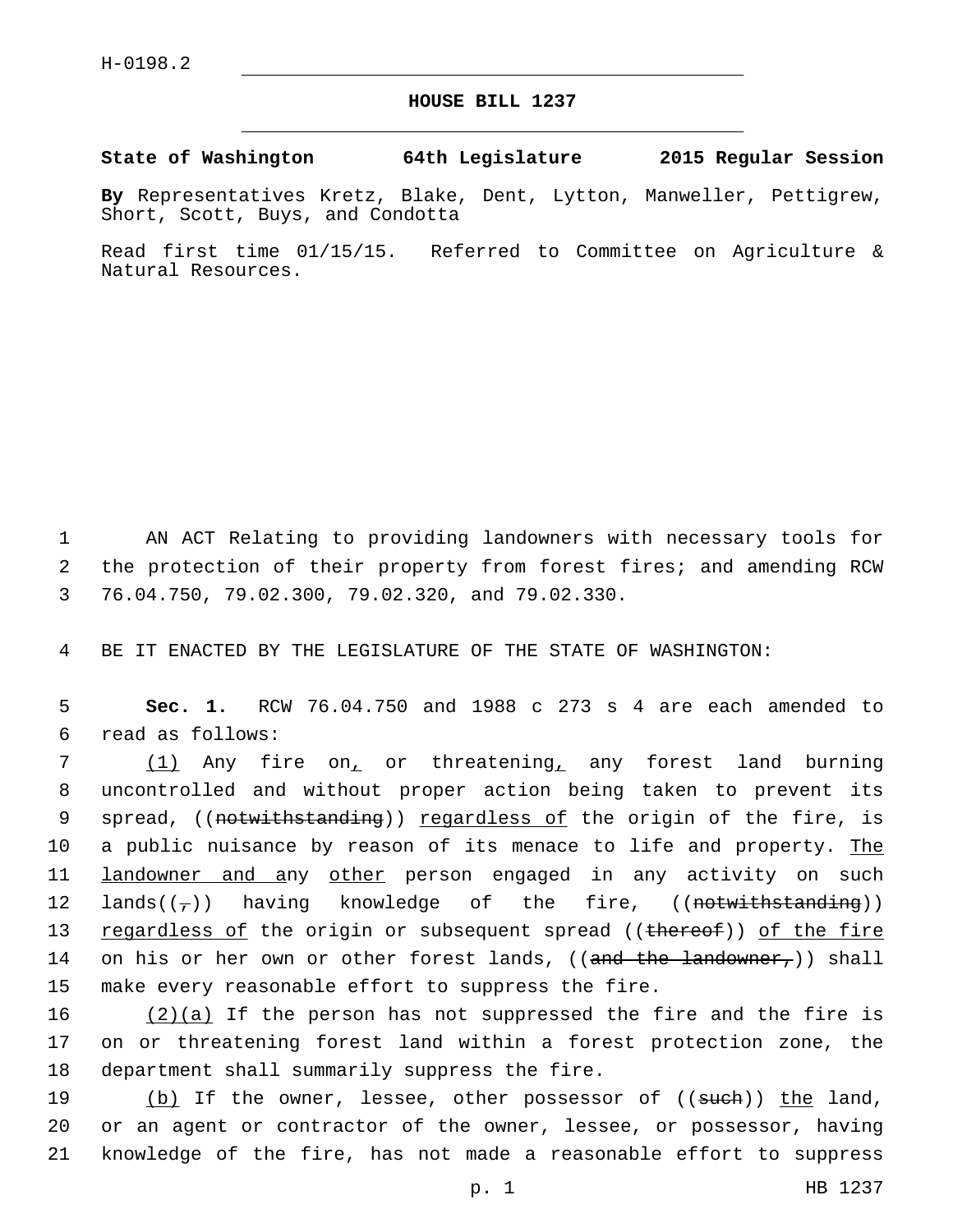1 the fire, the cost ((thereof)) of fire suppression may be recovered from the owner, lessee, or other possessor of the land and the cost of the work shall also constitute a lien upon the real property or chattels under the person's ownership. The lien may be filed by the department in the office of the county auditor and foreclosed in the same manner provided by law for the foreclosure of mechanics' liens. The prosecuting attorney shall bring the action to recover the cost or foreclose the lien, upon the request of the department. In the absence of negligence, no costs, other than those provided in RCW 76.04.475, shall be recovered from any landowner for lands subject to the forest protection assessment with respect to the land on which 12 the fire burns.

 (3) When a fire occurs in a land clearing, right-of-way clearing, or landowner operation it shall be fought to the full limit of the available employees and equipment, and the firefighting shall be continued with the necessary crews and equipment in such numbers as are, in the opinion of the department, sufficient to suppress the fire. The fire shall not be left without a firefighting crew or fire patrol until authority has been granted in writing by the department.

 (4)(a) A landowner, a landowner's agent, or other person with 21 potential duties or liability under this section may access, consistent with this subsection, land owned or managed by the department or the department of fish and wildlife for the purposes of constructing a fire line or taking other preventive measures intended to stop or slow the spread of a fire onto property owned by, or under 26 the responsibility of, the actor.

 (b) Land owned or managed by the department may only be accessed 28 under this subsection if the following applies:

 (i) The state-managed land is either adjacent to, or in reasonably close proximity to, the land to which the duty or 31 liability under this section attaches;

 (ii) There is a reasonable basis to believe that local fire conditions are creating an emergency situation and that there is imminent danger of a fire spreading from, or across, the parcel of 35 state-managed land being accessed;

 (iii) There is a reasonable basis to believe that the construction of a fire line or other preventive measure will stop or slow the spread of a fire from, or across, the parcel of state-managed land being accessed; and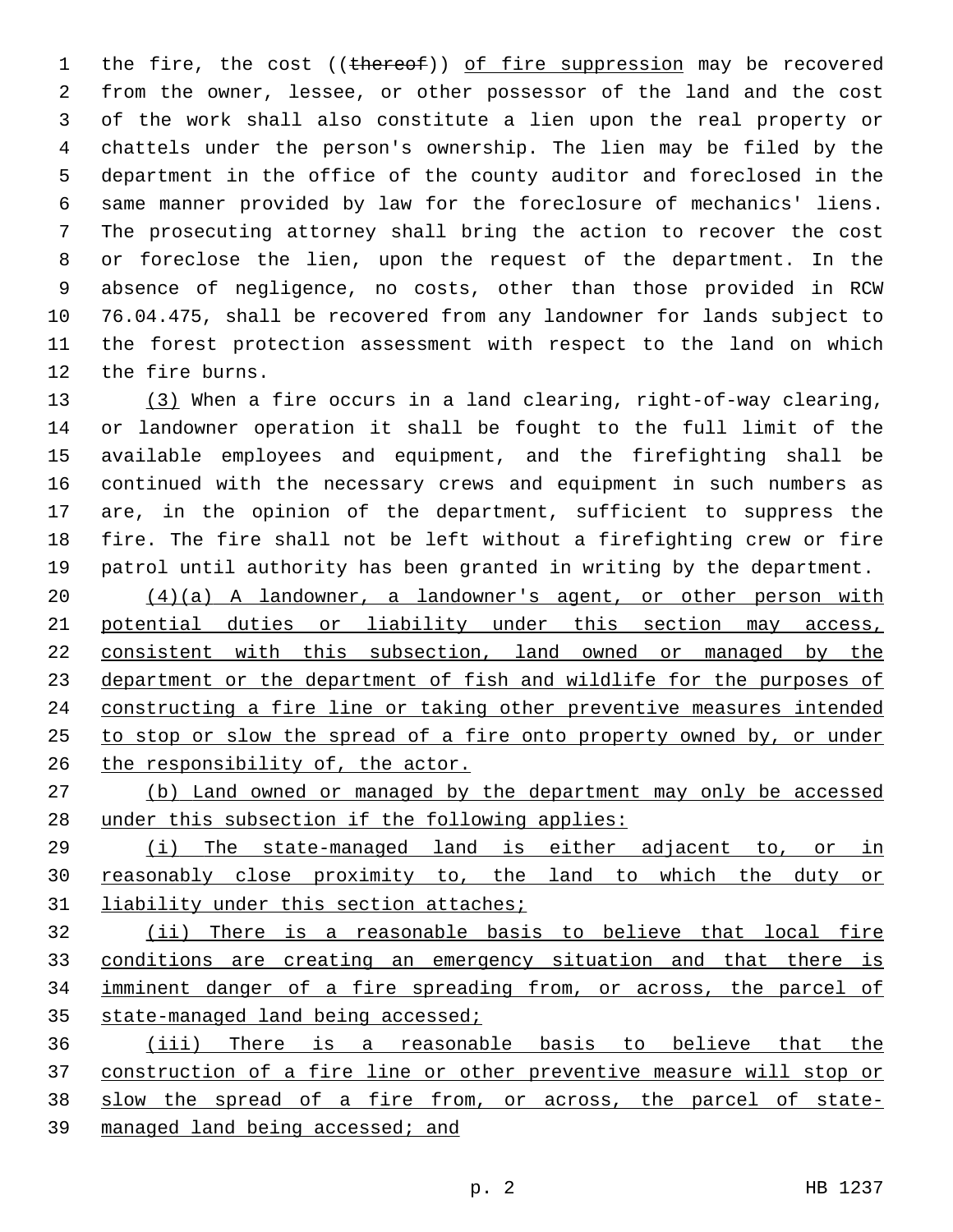(iv) The department or the department of fish and wildlife, whichever is appropriate, has been given notice of the intent to enter state-managed land.

 (c) Nothing in this subsection authorizes any person to materially benefit from accessing state-managed land or retain any valuable materials that may be collected or harvested during the construction of a fire line or other preventive measure.

 (d) The authority to access state-managed land under this section is limited to the minimum necessary activities reasonably required to 10 stop or slow the spread of a fire.

 (e) No civil liability may be imposed by any court on the state 12 or the officers and employees of the state, the department, or the department of fish and wildlife for any direct or proximate adverse impacts resulting from the access to state-managed land allowed under this subsection, or the actions and activities of the individuals 16 accessing the state-managed land, except upon proof of gross negligence or willful or wanton misconduct by the department, the department of fish and wildlife, or the employees of the agencies. The barrier to civil liability created by this subsection includes, 20 but is not limited to, impacts on: (i) The individuals accessing the state-managed land and their personal property;

 (ii) Any structures or land alterations by individuals accessing 24 the state-managed land;

- 25 (iii) Other landholdings; and
- (iv) Overall environmental resources.

 **Sec. 2.** RCW 79.02.300 and 2009 c 349 s 1 are each amended to read as follows:28

 (1)(a) Every person who, without authorization, uses or occupies public lands, removes any valuable material as defined in RCW 31 79.02.010 from public lands, (( $\Theta$ r)) causes waste or damage to public lands, or injures publicly owned personal property or publicly owned improvements to real property on public lands, is liable to the state for treble the amount of the damages. However, liability shall be for single damages if the department determines, or the person proves upon trial, that the person, at time of the unauthorized act or acts, did not know, or have reason to know, that he or she lacked 38 authorization.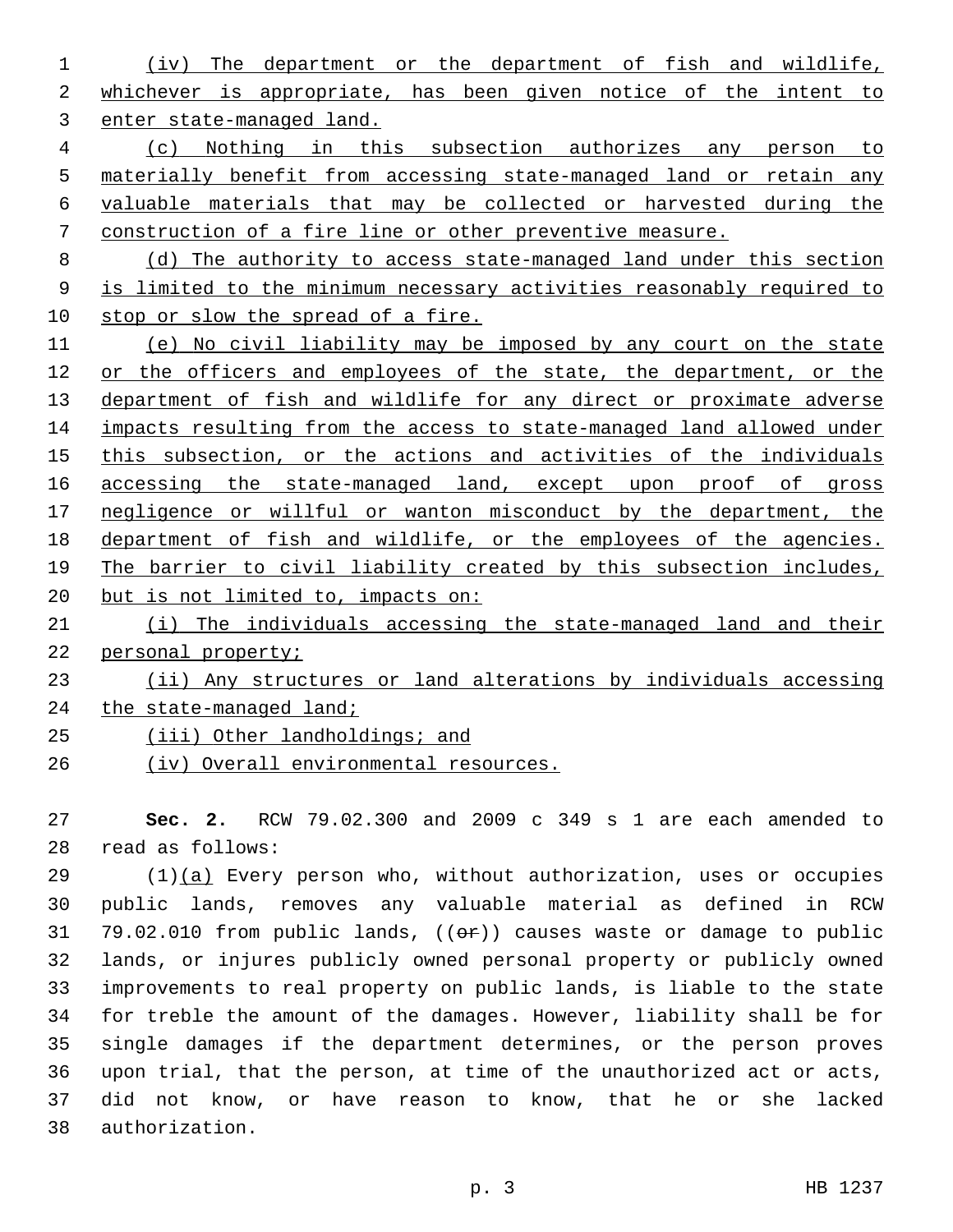(b) Damages recoverable under this section include, but are not limited to, the market value of the use, occupancy, or things removed, had the use, occupancy, or removal been authorized; and any damages caused by injury to the land, publicly owned personal property or publicly owned improvement, including the costs of restoration. In addition, the person is liable for reimbursing the state for its reasonable costs including, but not limited to, its administrative costs, survey costs to the extent they are not included in damages awarded for restoration costs, and its reasonable 10 attorneys' fees and other legal costs.

 (2) This section does not apply in any case where liability for damages is provided under RCW 4.24.630, 64.12.030, or 79.02.320.

 (3) The department is authorized and directed to investigate all trespasses and wastes upon, and damages to, public lands of the state, and to cause prosecutions for, and/or actions for the recovery 16 of the same, to be commenced as provided by law.

 (4) For the purposes of this section, accessing department- managed land for the purposes of fire suppression consistent with RCW 76.04.750 is considered authorized access.

 **Sec. 3.** RCW 79.02.320 and 2009 c 349 s 3 are each amended to 21 read as follows:

 $(1)$  Every person who (( $shall$ )) cuts or removes, or causes to be cut or removed, any timber growing or being upon any public lands of 24 the state, including a Christmas tree as defined in RCW ((76.48.020)) 25 76.48.021, or who  $((shath)$  manufactures the same into logs, bolts, 26 shingles, lumber, or other articles of use or commerce, unless expressly authorized so to do by a bill of sale from the state, or by a lease or contract from the state under which he or she holds possession of such lands, or by provisions of law under which the bill of sale, lease, or contract was issued, shall be liable to the state for treble the value of the timber or other articles cut, removed, or manufactured, to be recovered in a civil action, and shall forfeit to the state all interest in any article into which the 34 timber is manufactured.

 (2) For the purposes of this section, cutting timber for the purposes of fire suppression consistent with RCW 76.04.750 is considered an authorized activity that does not violate the provisions of this section.